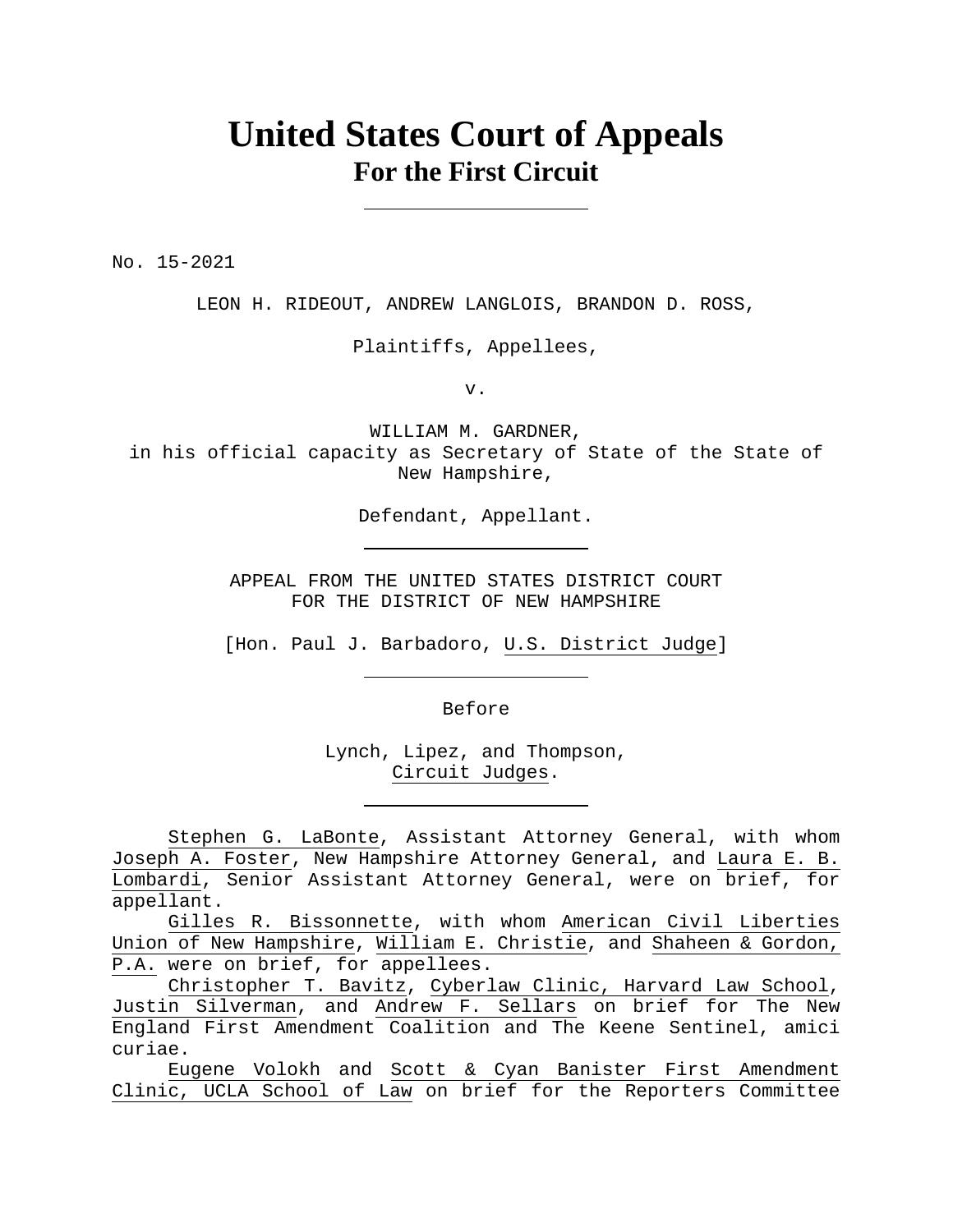for Freedom of the Press, amicus curiae.

Neal Kumar Katyal, Sean Marotta, Hogan Lovells US LLP, Christopher T. Handman, and Dominic F. Perella on brief for Snapchat, Inc., amicus curiae.

September 28, 2016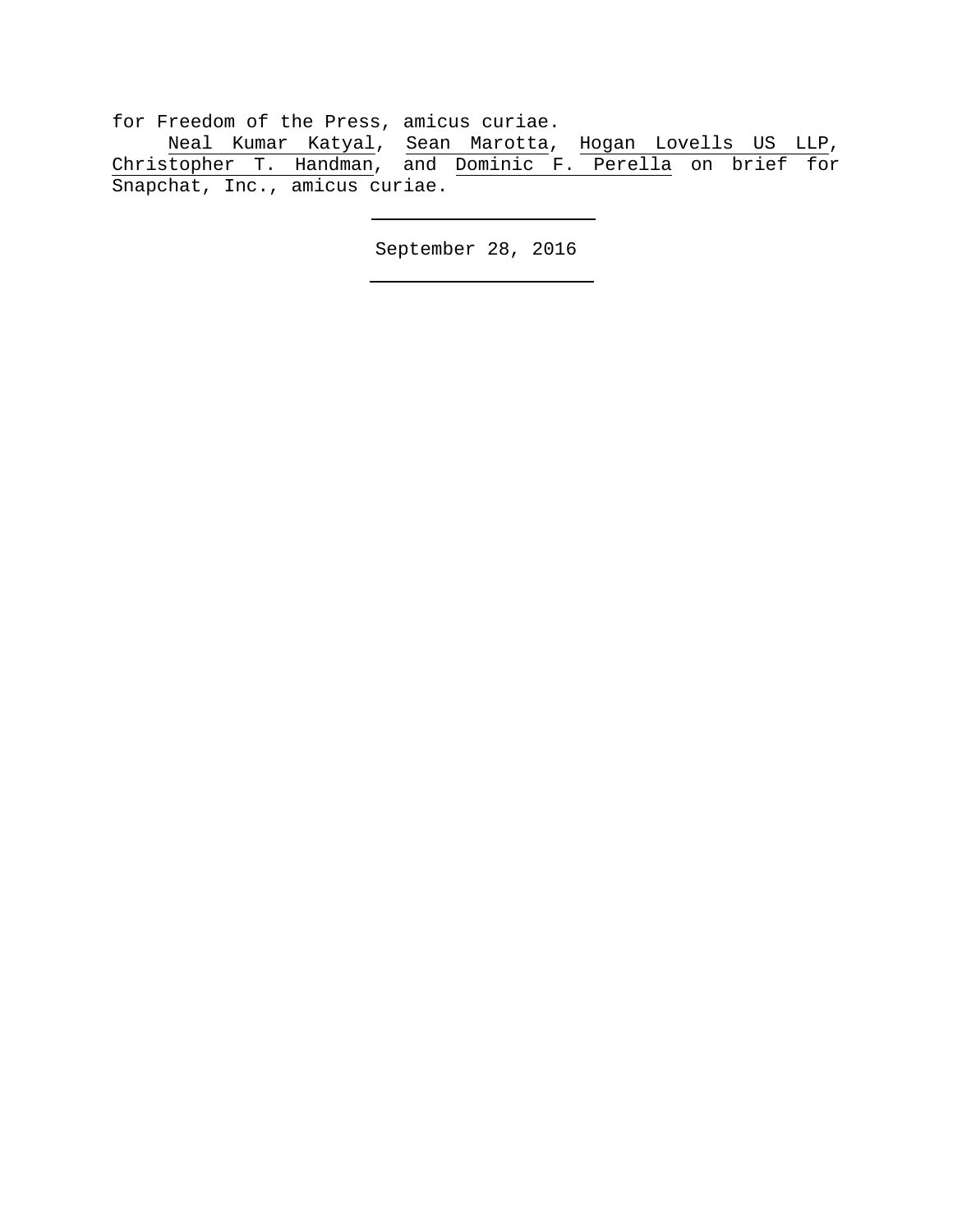**LYNCH**, **Circuit Judge**. In 2014, New Hampshire amended a statute meant to avoid vote buying and voter intimidation by newly forbidding citizens from photographing their marked ballots and publicizing such photographs. While the photographs need not show the voter, they often do and are commonly referred to as "ballot selfies." The statute imposes a fine of up to \$1,000 for a violation of the prohibition. See N.H. Rev. Stat. Ann. § 659:35, IV; id. § 651:2, IV(a).

Three New Hampshire citizens who are under investigation for violation of the revised statute, and who are represented by the American Civil Liberties Union of New Hampshire, challenged the statute's constitutionality. The district court held that the statute is a content-based restriction of speech that on its face violates the First Amendment. Rideout v. Gardner, 123 F. Supp. 3d 218, 221 (D.N.H. 2015). The New Hampshire Secretary of State appeals, arguing that the statute is justified as a prophylactic measure to prevent new technology from facilitating future vote buying and voter coercion. We affirm on the narrower ground that the statute as amended fails to meet the test for intermediate scrutiny under the First Amendment and that the statute's purposes cannot justify the restrictions it imposes on speech.

## I.

In the late nineteenth century, political parties, unions, and other organizations had the power to print their own

- 3 -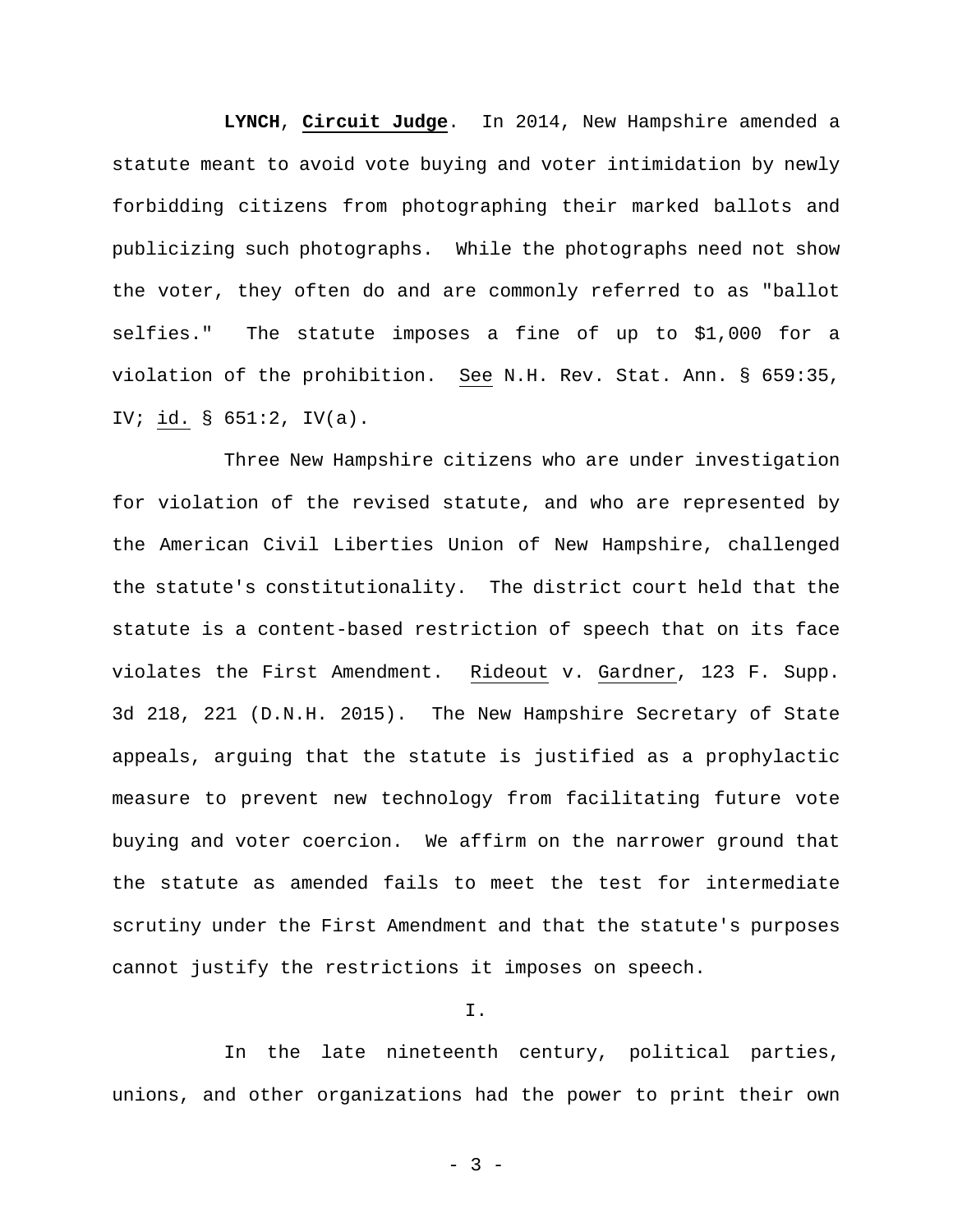ballots, each of which was easily identifiable and distinguishable from other ballots by size and color. This practice allowed the ballot-printing organizations to observe how individuals voted at the polls, which in turn created an obviously coercive environment. During this period, New Hampshire undertook a series of reforms to combat widespread vote buying and voter intimidation. In 1891, the State passed legislation requiring the Secretary of State to prepare ballots for state and federal elections. 1891 N.H. Laws ch. 49, § 10. The State then passed a statute to forbid any voter from "allow[ing] his ballot to be seen by any person, with the intention of letting it be known how he is about to vote." 1911 N.H. Laws ch. 102, § 2.

Since at least 1979, that provision has been codified in relevant part at section 659:35, I, which, until 2014, read: "No voter shall allow his ballot to be seen by any person with the intention of letting it be known how he is about to vote except as provided in RSA 659:20." The exception in section 659:20 allows voters who need assistance marking a ballot to receive such assistance. N.H. Rev. Stat. Ann. § 659:20. In 2014, the New Hampshire legislature revised section 659:35, I as follows:

No voter shall allow his or her ballot to be seen by any person with the intention of letting it be known how he or she is about to vote or how he or she has voted except as provided in RSA 659:20. This prohibition shall include taking a digital image or photograph of his or her marked ballot and distributing or sharing the image via social media or by any other means.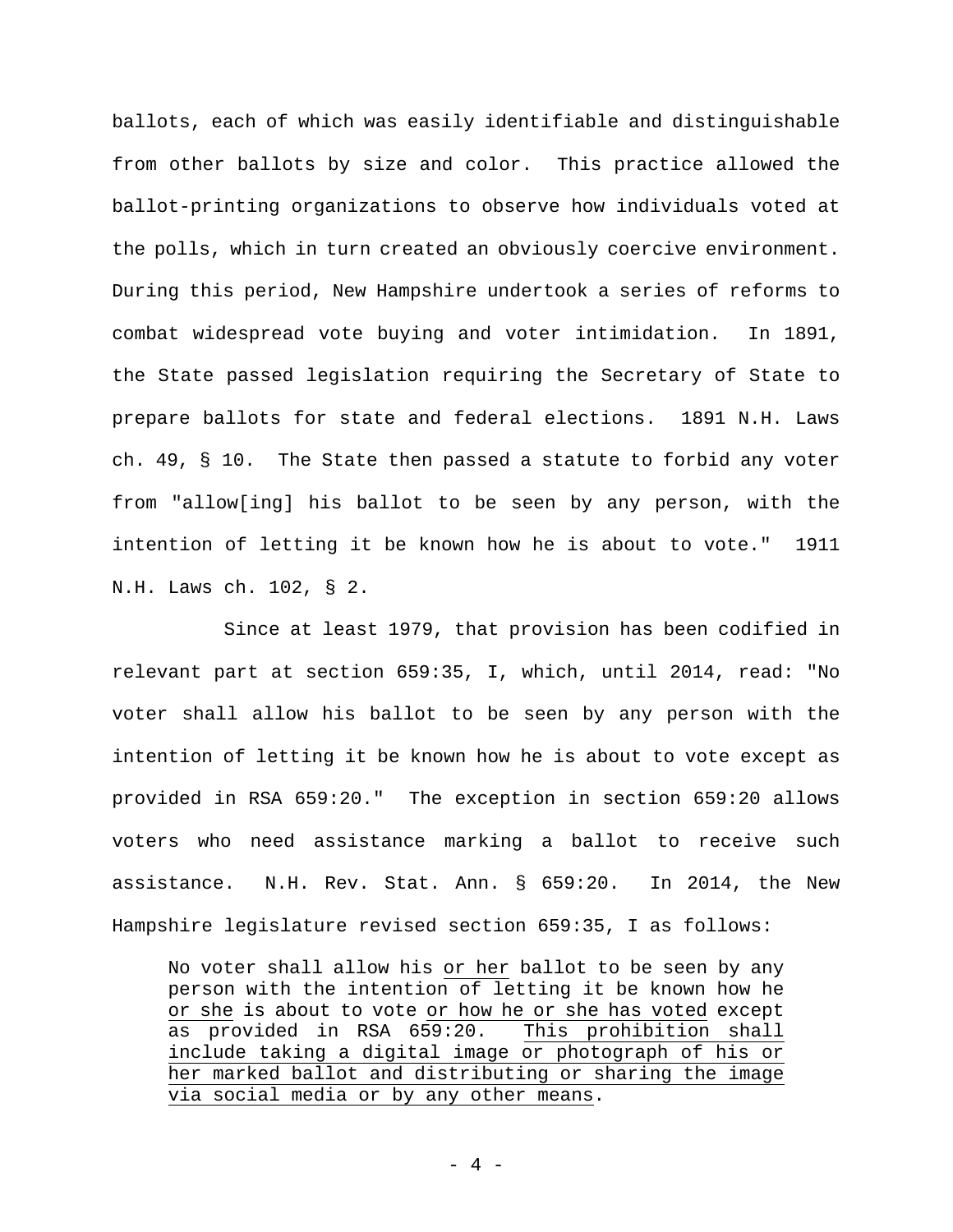Id. § 659:35, I (revisions underlined). The penalty for a violation of the statute is a fine of up to \$1,000. Id. § 659:35, IV; id. § 651:2, IV(a).

The original version of HB366, the bill amending section 659:35, I, provided that "[n]o voter shall take a photograph or a digital image of his or her marked ballot," and was introduced by State Representative Timothy Horrigan on January 3, 2013. Horrigan stated that "[t]he main reason this bill is necessary is to prevent situations where a voter could be coerced into posting proof that he or she voted a particular way."The bill started at the House Committee on Election Law, which recommended its passage, and the members of which expressed rationales for the bill similar to Horrigan's.

The bill then went to the House Committee on Criminal Justice and Public Safety. Deputy Secretary of State David Scanlan spoke in support of the bill, emphasizing the need to prevent vote buying and to protect the "privacy of [the] ballot." Though a majority of the members of the Criminal Justice Committee supported the bill, a minority disagreed and filed a report concluding that the bill was "an intrusion on free speech." In order to restrict the bill's scope to activity connected to vote buying, the minority suggested amending the bill as follows:

This prohibition shall include taking a digital image or photograph of his or her marked ballot and distributing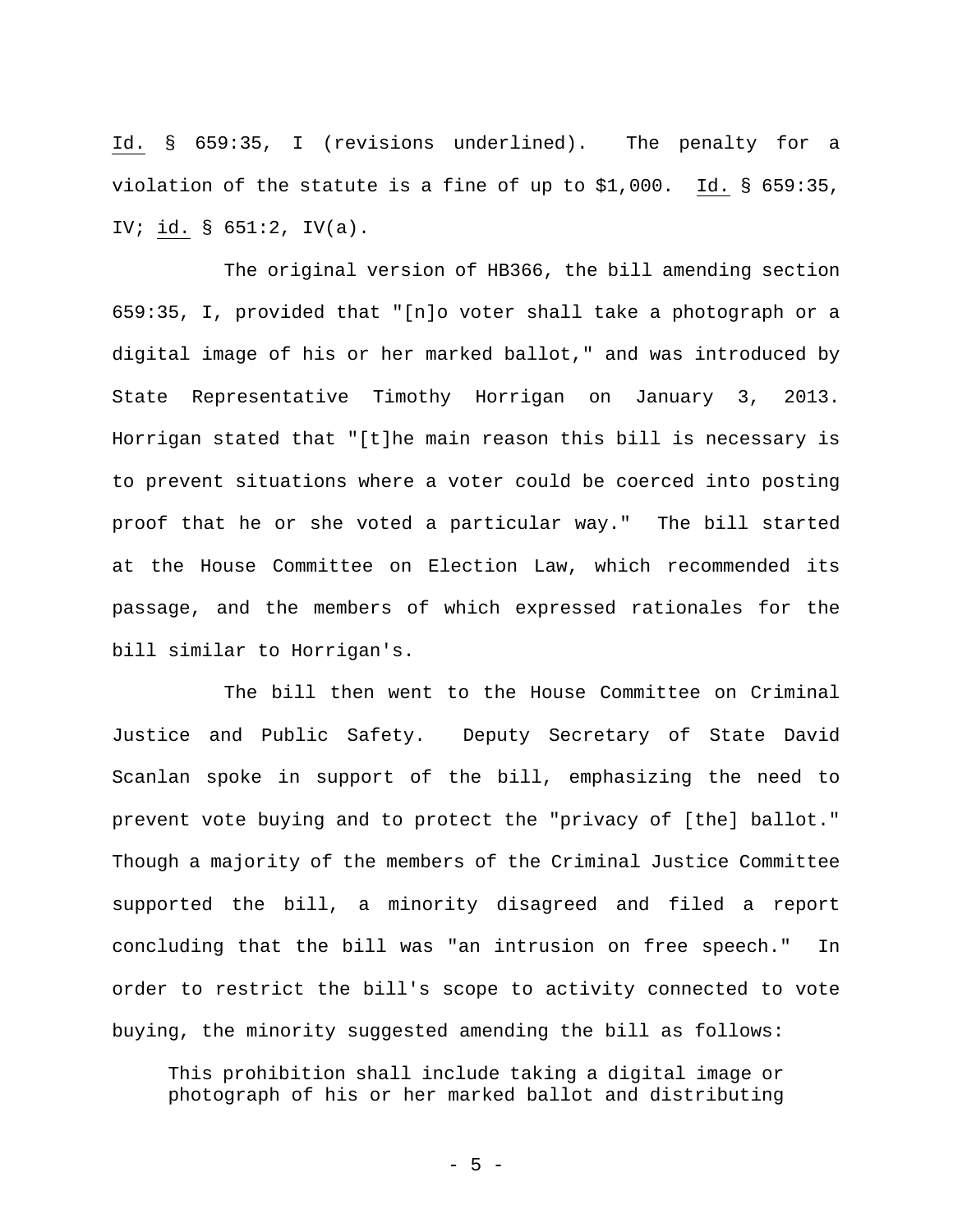or sharing the image via social media or by any other means only if the distribution or sharing is for the purpose of receiving pecuniary benefit, as defined in RSA 640:2, II(c), or avoiding harm, as defined in RSA 640:3.1

The majority of the Criminal Justice Committee did not support this amendment, however, and HB366, absent the proposed limitation, proceeded to the full House of Representatives, which passed it by a vote of 198–96. The bill was then introduced to the Senate Committee on Public and Municipal Affairs, which recommended the bill to the full Senate. The Senate passed the bill, and the Governor signed the bill into law, effective September 1, 2014.

The legislative history of the bill does not contain any corroborated evidence of vote buying or voter coercion in New Hampshire during the twentieth and twenty-first centuries. Representative Mary Till, who authored the House Committee on

<sup>&</sup>lt;sup>1</sup> New Hampshire law defines "pecuniary benefit" as "any advantage in the form of money, property, commercial interest or anything else, the primary significance of which is economic gain; it does not include economic advantage applicable to the public generally, such as tax reduction or increased prosperity generally." N.H. Rev. Stat. Ann. § 640:2, II(c).

New Hampshire law defines "harm" as "any disadvantage or injury, to person or property or pecuniary interest, including disadvantage or injury to any other person or entity in whose welfare the public servant, party official, or voter is interested, provided that harm shall not be construed to include the exercise of any conduct protected under the First Amendment to the United States Constitution or any provision of the federal or state constitutions." N.H. Rev. Stat. Ann. § 640:3, II.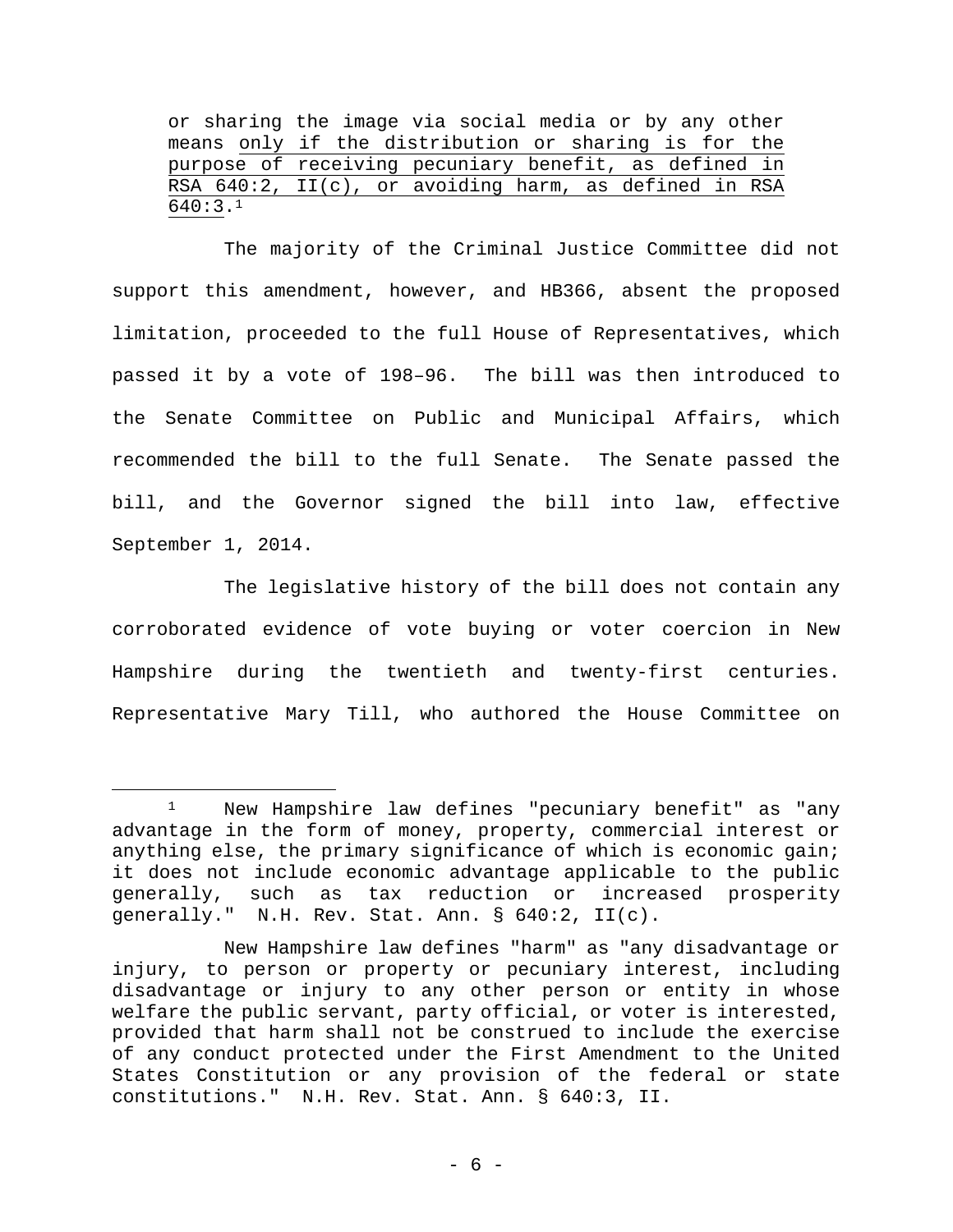Election Law's statement of intent for the bill, provided the sole anecdotal allegation of vote buying. She asserted:

I was told by a Goffstown resident that he knew for a fact that one of the major parties paid students from St[.] Anselm's \$50 to vote in the 2012 election. I don't know whether that is true or not, but I do know that if I were going to pay someone to vote a particular way, I would want proof that they actually voted that way.

No evidence supported this hearsay allegation. The district court correctly held that "[t]he summary judgment record does not include any evidence that either vote buying or voter coercion has occurred in New Hampshire since the late 1800s." Rideout, 123 F. Supp. 3d at 224.

As of August 11, 2015, when the district court issued the summary judgment order on appeal here, the New Hampshire Attorney General's Office had undertaken investigations of four individuals for alleged violations of section 659:35, I, arising from their publication of "ballot selfies"2 after voting in the September 9, 2014 Republican primary election. Three of those

<sup>&</sup>lt;sup>2</sup> Amicus curiae Snapchat highlights the extent of the use of "ballot selfies," defined not strictly as "a photo where the photographer is also a subject," but rather as "all smartphone pictures shared online, including those here . . . [and] any picture that could violate the New Hampshire statute." As amici curiae New England First Amendment Coalition and the Keene Sentinel observe, "the term 'ballot selfie' has worked its way into the popular lexicon to describe just such a photograph." See, e.g., David Mikkelson, Ballot Selfies, Snopes (Feb. 8, 2016), http://www.snopes.com/dont-selfie-your-ballot.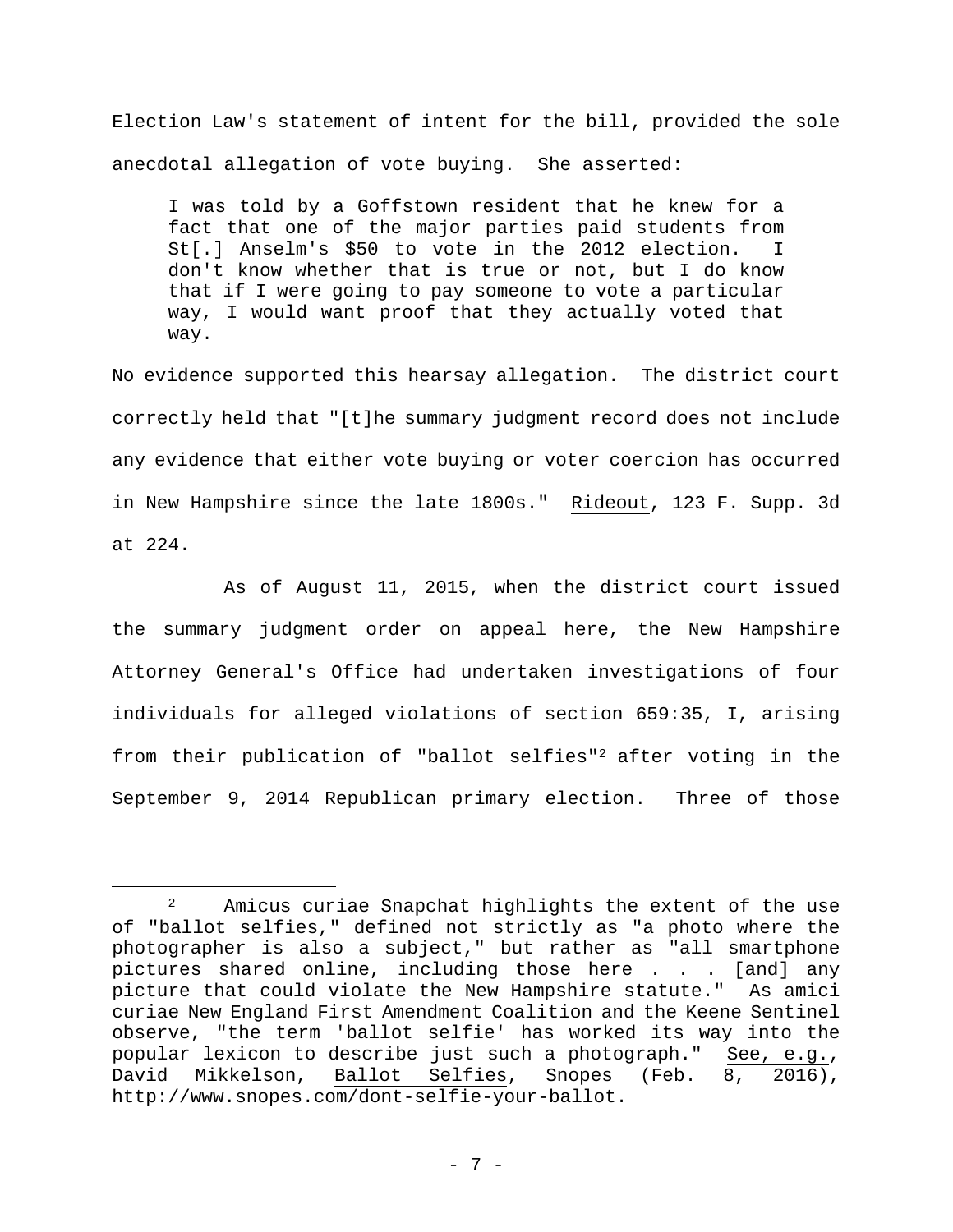individuals -- Leon Rideout, Andrew Langlois, and Brandon Ross - are the plaintiffs in this case.<sup>3</sup>

Rideout, a member of the New Hampshire House of Representatives and a Selectman for Lancaster, New Hampshire, took a photograph of his ballot, which showed that he had voted for himself and other Republican candidates in the September 9, 2014 primary. Later that day, he posted the ballot selfie on his Twitter feed and on his House of Representatives Facebook page. He then explained in an interview with the Nashua Telegraph, published on September 11, 2014, that he took and posted the photograph online "to make a statement," and that he thought section 659:35, I was "unconstitutional."

Langlois, who voted in Berlin, New Hampshire, did not approve of the Republican candidates for the United States Senate, and so wrote in the name of his recently deceased dog, "Akira," and took a photograph of his ballot. When he returned home, he posted the ballot selfie on Facebook with a note that read in part: "Because all of the candidates SUCK, I did a write-in of Akira . . . . " He was then called by an investigator from the New Hampshire Attorney General's Office and informed he was under investigation.

<sup>&</sup>lt;sup>3</sup> All three plaintiffs have entered into agreements with the State to toll the three-month statute of limitations period for section 659:35, I, pending resolution of this litigation.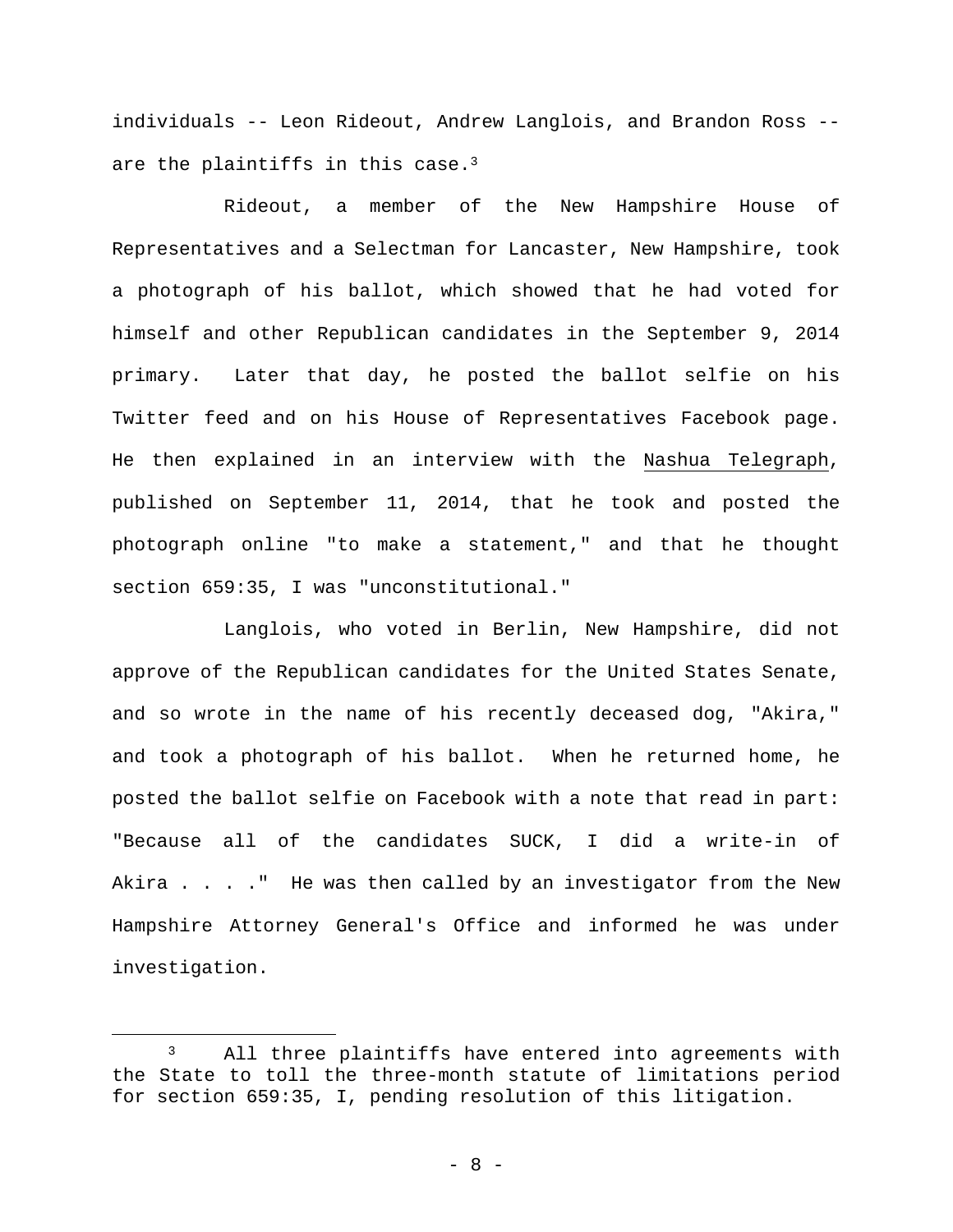Ross, who was a candidate for the New Hampshire House of Representatives in the 2014 primary, voted in Manchester, New Hampshire. He took a photograph of his marked ballot, which reflected that he voted for himself and other Republican candidates. He was aware of HB366's amendment to section 659:35, I and, because of the law's penalties, did not immediately publicize the ballot selfie. More than a week later, on September 19, 2014, having learned that other voters were under investigation for violating section 659:35, I, Ross posted the ballot selfie on Facebook with a note reading: "Come at me, bro." Representative Horrigan, the legislator who had introduced the amendment to section 659:35, I, filed an election law complaint against Ross, which led to an investigation of Ross by the state Attorney General's Office.

On October 31, 2014, the plaintiffs filed suit under 42 U.S.C. § 1983 in the U.S. District Court for the District of New Hampshire. The complaint sought a declaration invalidating section 659:35, I as unconstitutional on its face and as applied, and an injunction forbidding New Hampshire from enforcing the statute. The parties filed cross-motions for summary judgment and agreed that no material facts are in dispute.

In a thoughtful opinion, the district court determined that section 659:35, I is a content-based restriction on speech. Rideout, 123 F. Supp. 3d at 229. The court observed that the

- 9 -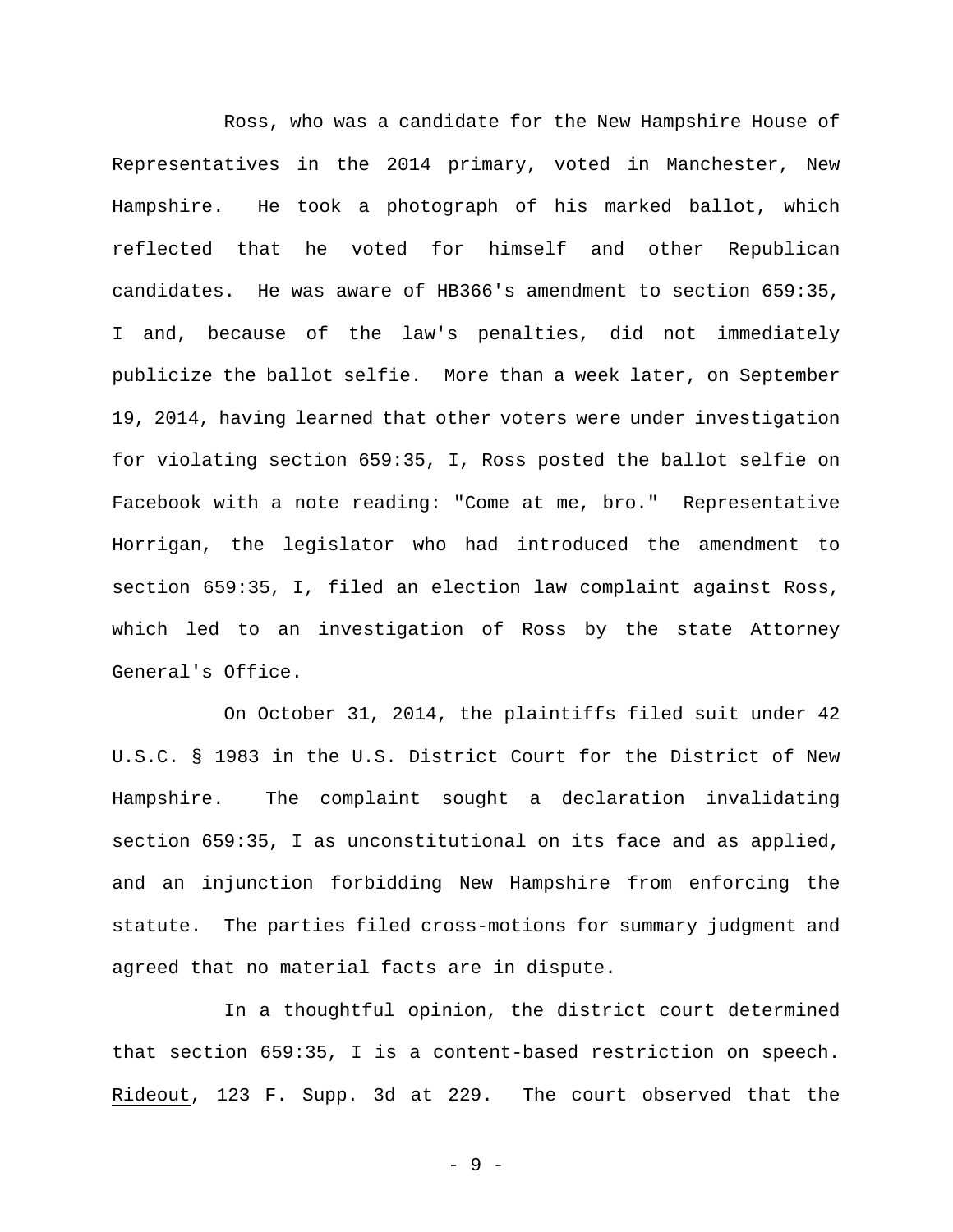Supreme Court has identified statutes as content-based restrictions "if [the] law applies to particular speech because of the topic discussed or the idea or message expressed." Id. (quoting Reed v. Town of Gilbert, 135 S. Ct. 2218, 2227 (2015)). The district court reasoned that "the law [under review] is plainly a content-based restriction on speech because it requires regulators to examine the content of the speech to determine whether it includes impermissible subject matter." Id.

The district court applied strict scrutiny, "which requires the Government to prove that the restriction furthers a compelling interest and is narrowly tailored to achieve that interest." Id. at 228 (quoting Reed, 135 S. Ct. at 2231). Secretary Gardner, the named defendant, asserted the prevention of vote buying and voter coercion as the State's compelling interests justifying the restriction. Id. at 231. The district court found that although those two asserted interests were "plainly compelling in the abstract," id., "neither the legislative history nor the evidentiary record compiled by the Secretary in defense of this action provide any support for the view that the state has an actual or imminent problem with images of completed ballots being used to facilitate either vote buying or voter coercion," id. at 232. And the court found that the statute was not narrowly tailored because it was "vastly overinclusive" and would, "for the most part, punish only the innocent while leaving actual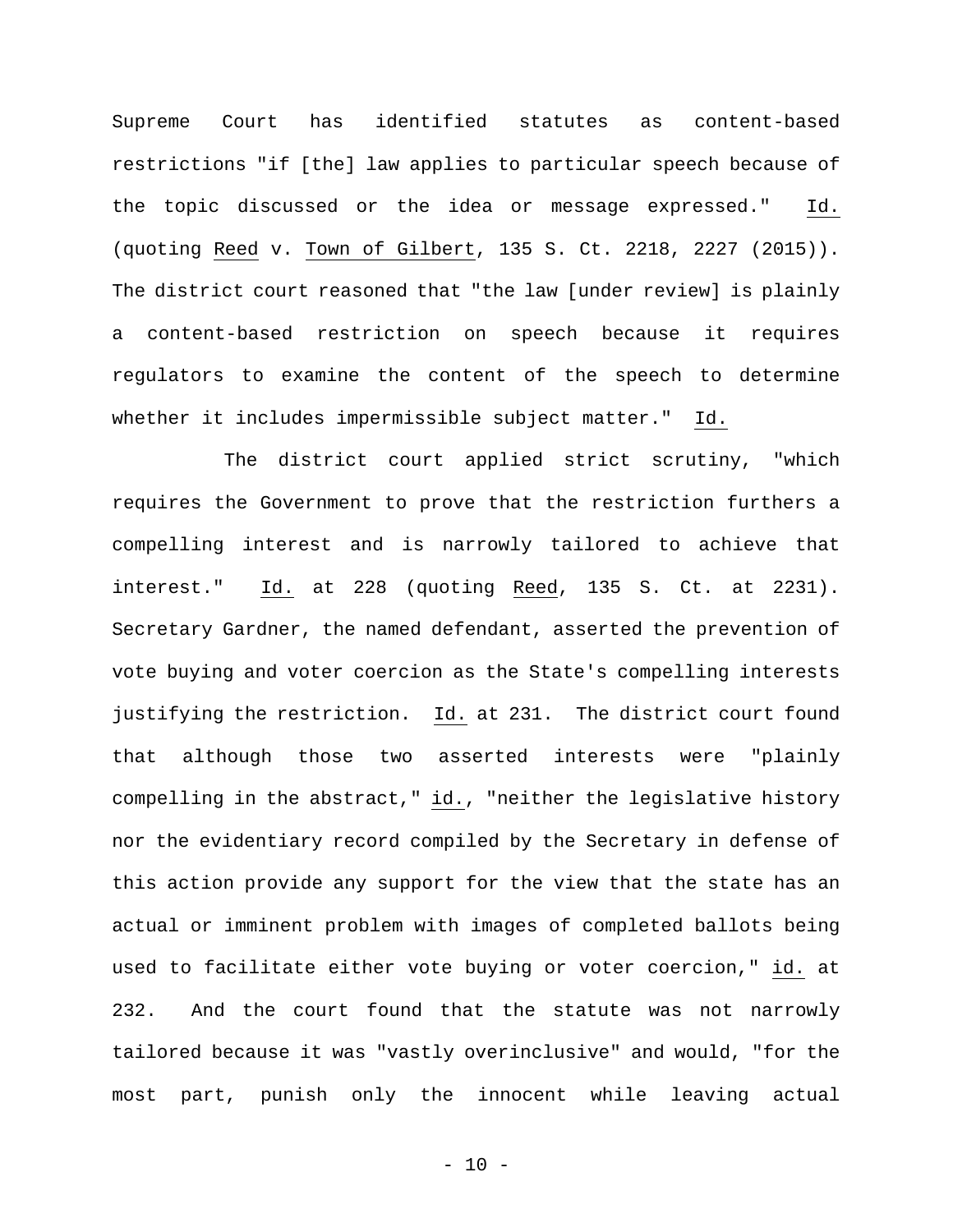participants in vote buying and voter coercion schemes unscathed." Id. at 234. Moreover, the court observed that the Secretary had failed to demonstrate why narrower alternatives, such as a statute "mak[ing] it unlawful to use an image of a completed ballot in connection with vote buying and voter coercion," would not advance the purported state interests. Id. at 235. The district court held the statute to be unconstitutional on its face and granted declaratory relief to the plaintiffs, trusting that such relief absent an injunction would secure compliance by the Secretary. Id. at 236.

## II.

We give de novo review to an appeal both from a ruling on cross-motions for summary judgment and from pure issues of law. Maritimes & Ne. Pipeline, LLC v. Echo Easement Corridor, LLC, 604 F.3d 44, 47 (1st Cir. 2010); Am. Home Assurance Co. v. AGM Marine Contractors, Inc., 467 F.3d 810, 812 (1st Cir. 2006). Here, no material facts are in dispute; the issues are ones of law. See Buchanan v. Maine, 469 F.3d 158, 162 (1st Cir. 2006) (de novo review of issues of law on appeal from summary judgment).

The First Amendment, which applies to the States through the Fourteenth Amendment, provides that "Congress shall make no law . . . abridging the freedom of speech." U.S. Const. amend. I. Standards to evaluate justifications by the state of a restriction on speech turn, inter alia, on whether the restriction

- 11 -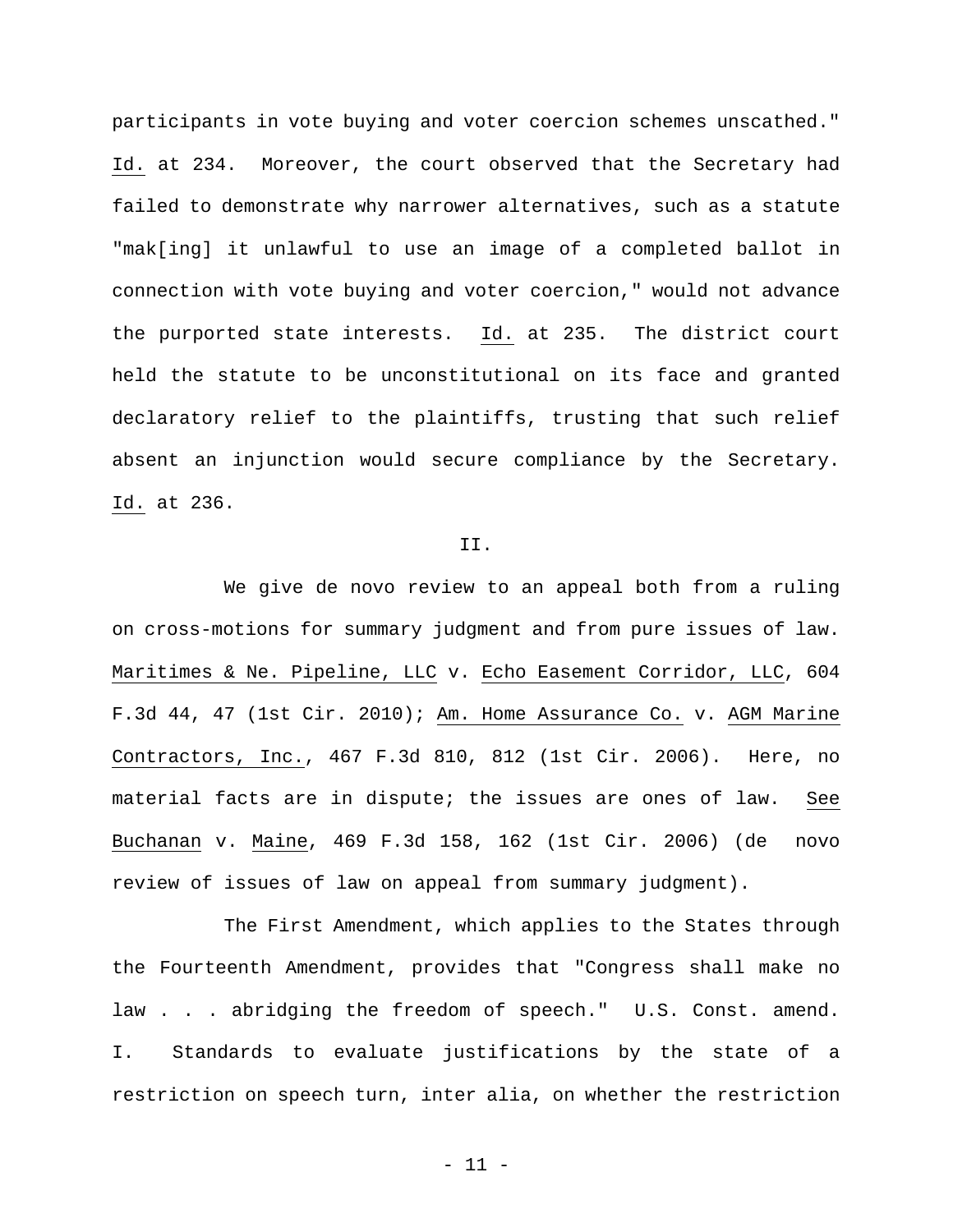focuses on content, that is, if it applies to "particular speech because of the topic discussed or the idea or message expressed." Reed, 135 S. Ct. at 2227. "This commonsense meaning of the phrase 'content based' requires a court to consider whether a regulation of speech 'on its face' draws distinctions based on the message a speaker conveys." Id. Content-based regulations are subject to strict scrutiny, which requires the government to demonstrate "a compelling interest and . . . narrow[] tailor[ing] to achieve that interest." Id. at 2231 (quoting Ariz. Free Enter. Club's Freedom Club PAC v. Bennett, 564 U.S. 721, 734 (2011)). Narrow tailoring in the strict scrutiny context requires the statute to be "the least restrictive means among available, effective alternatives." Ashcroft v. Am. Civil Liberties Union, 542 U.S. 656, 666 (2004).

In contrast, content-neutral regulations require a lesser level of justification. These laws do not apply to speech based on or because of the content of what has been said, but instead "serve[] purposes unrelated to the content of expression." Ward v. Rock Against Racism, 491 U.S. 781, 791 (1989). "The principal inquiry in determining content neutrality . . . is whether the government has adopted a regulation of speech because of disagreement with the message it conveys. The government's purpose is the controlling consideration. A regulation that serves purposes unrelated to the context of expression is deemed neutral . . . . " Id. (citation omitted). Content-neutral

- 12 -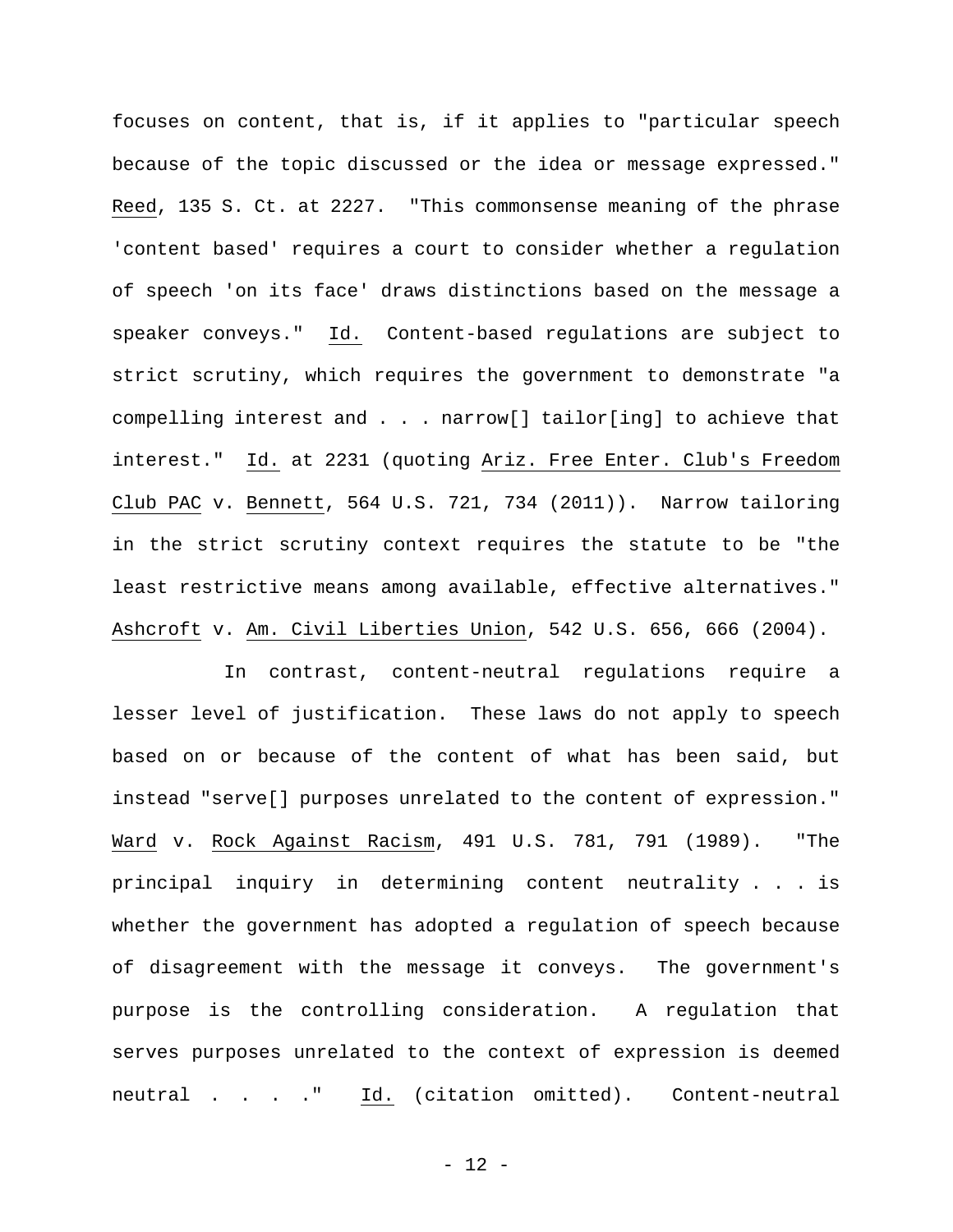restrictions are subject to intermediate scrutiny, which demands that the law be "narrowly tailored to serve a significant governmental interest." Id. "[U]nlike a content-based restriction of speech, [a content-neutral regulation] 'need not be the least restrictive or least intrusive means of' serving the government's interests." McCullen v. Coakley, 134 S. Ct. 2518, 2535 (2014) (quoting Ward, 491 U.S. at 798).

We reach the conclusion that the statute at issue here is facially unconstitutional even applying only intermediate scrutiny. <sup>4</sup> See, e.g., McCutcheon v. Fed. Election Comm'n, 134 S. Ct. 1434, 1446 (2014)("Because we find a substantial mismatch between the Government's stated objective and the means selected to achieve it, the aggregate limits fail even under the 'closely drawn' test. We therefore need not parse the differences between the two standards in this case."). Like in McCutcheon, there is a substantial mismatch between New Hampshire's objectives and the ballot-selfie prohibition in section 659:35, I.5

<sup>&</sup>lt;sup>4</sup> The district court chose to rely on reasoning that section 659:35, I is a content-based restriction. Rideout, 123 F. Supp. 3d at 229. To reach this conclusion, it relied heavily on the Supreme Court's recent decision in Reed. Id. at 228–29. Secretary Gardner vigorously contests this conclusion. As the statute fails even intermediate scrutiny, we need not resolve the question of whether section 659:35, I is a content-based regulation.

<sup>5</sup> Because the statute fails under intermediate scrutiny, we also need not reach the plaintiffs' argument that the statute fails under the overbreadth doctrine. See, e.g., United States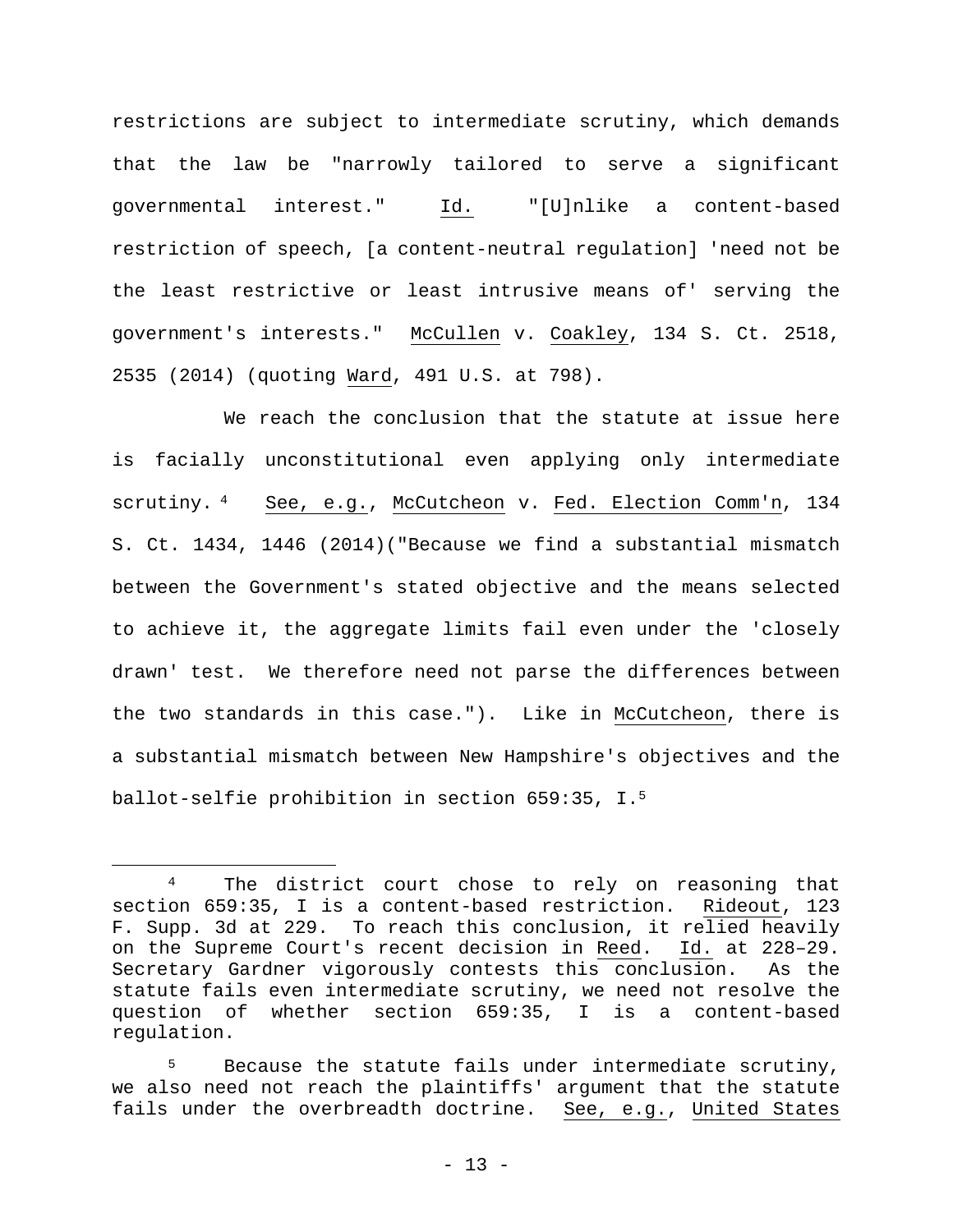In order to survive intermediate scrutiny, section 659:35, I must be "narrowly tailored to serve a significant governmental interest." McCullen, 134 S. Ct. at 2534 (quoting Ward, 491 U.S. at 796). Though content-neutral laws "'need not be the least restrictive or least intrusive means of' serving the government's interests," id. at 2535 (quoting Ward, 491 U.S. at 798), "the government still 'may not regulate expression in such a manner that a substantial portion of the burden on speech does not serve to advance its goals,'" id. (quoting Ward, 491 U.S. at 799). The statute fails this standard.

Secretary Gardner essentially concedes that section 659:35, I does not respond to a present "'actual problem' in need of solving." Brown v. Entm't Merchs. Ass'n, 564 U.S. 786, 799 (2011) (quoting United States v. Playboy Entm't Grp., Inc., 529 U.S. 803, 822 (2000)). Instead, he argues that the statute serves prophylactically to "preserve the secrecy of the ballot" from potential future vote buying and voter coercion, because ballot selfies make it easier for voters to prove how they voted. He characterizes the amendment in section 659:35, I as a natural update of the older version of the statute, done in response to the development of "modern technology, such as digital photography

i<br>Li

v. Stevens, 559 U.S. 460, 473 (2010).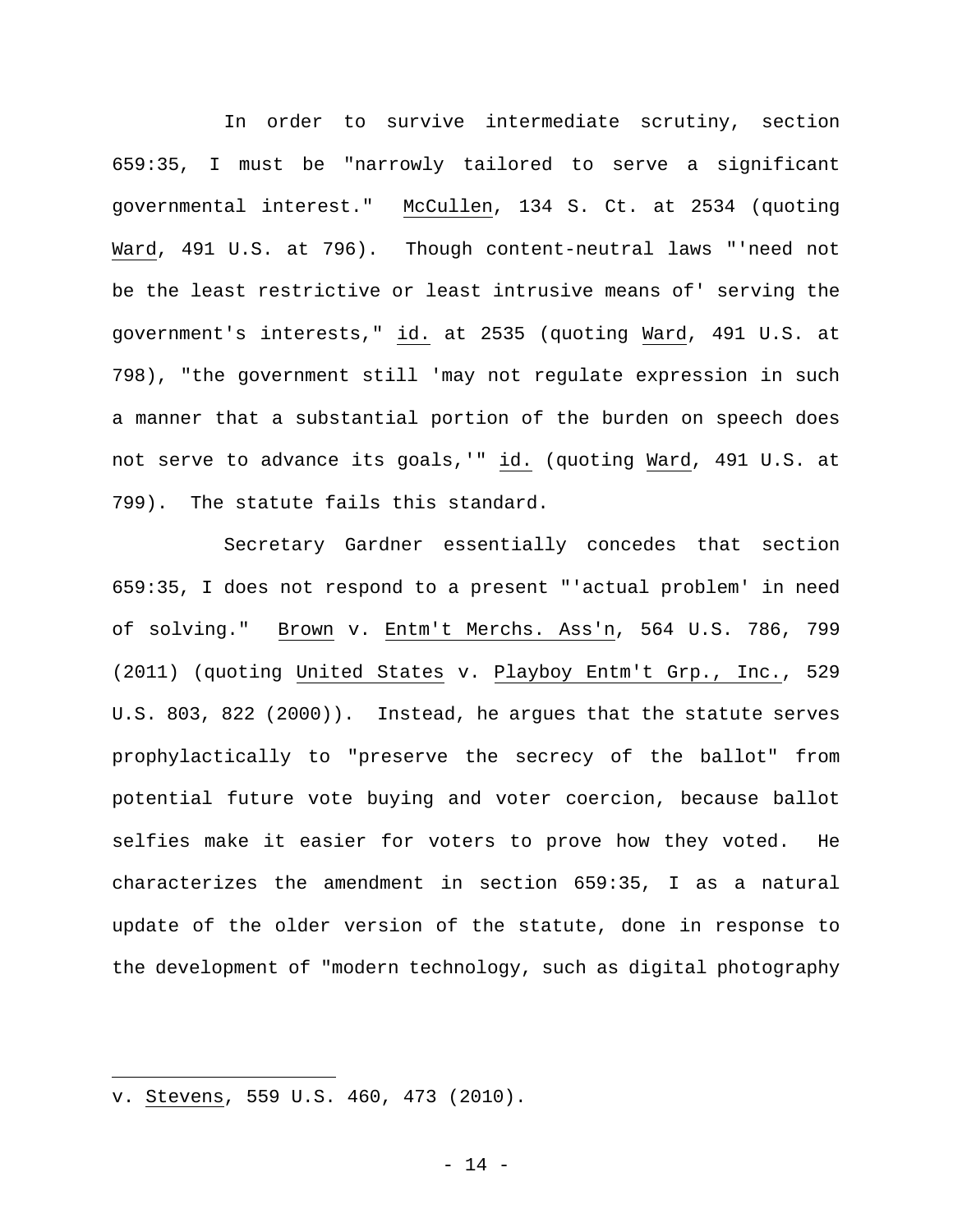and social media," which may facilitate a future rise in vote buying and voter intimidation schemes.

As the district court noted, the prevention of vote buying and voter coercion is unquestionably "compelling in the abstract." Rideout, 123 F. Supp. 3d at 231. But intermediate scrutiny is not satisfied by the assertion of abstract interests. Broad prophylactic prohibitions that fail to "respond[] precisely to the substantive problem which legitimately concerns" the State cannot withstand intermediate scrutiny. Members of City Council of City of L.A. v. Taxpayers for Vincent, 466 U.S. 789, 810 (1984).

Digital photography, the internet, and social media are not unknown quantities -- they have been ubiquitous for several election cycles, without being shown to have the effect of furthering vote buying or voter intimidation. As the plaintiffs note, "small cameras" and digital photography "have been in use for at least 15 years," and New Hampshire cannot identify a single complaint of vote buying or intimidation related to a voter's publishing a photograph of a marked ballot during that period. Indeed, Secretary Gardner has admitted that New Hampshire has not received any complaints of vote buying or voter intimidation since at least 1976, nor has he pointed to any such incidents since the nineteenth century."[T]he government's burden is not met when a 'State offer[s] no evidence or anecdotes in support of its restriction.'" El Día, Inc. v. P.R. Dep't of Consumer Affairs,

- 15 -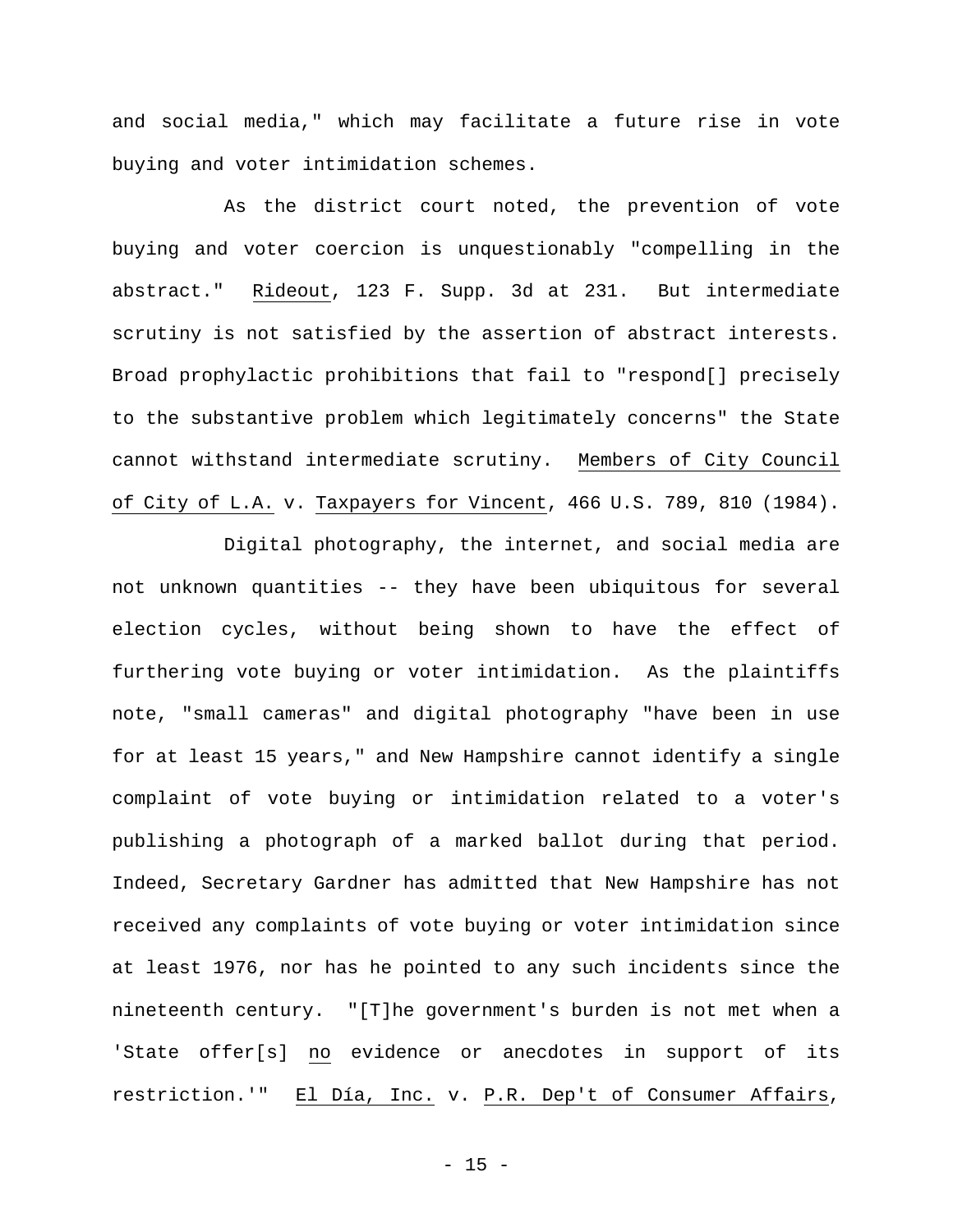413 F.3d 110, 116 (1st Cir. 2005) (alteration in original) (quoting Fla. Bar v. Went For It, Inc., 515 U.S. 618, 628 (1995)).6

Secretary Gardner also highlights scattered examples of cases involving vote buying from other American jurisdictions. See United States v. Thomas, 510 F.3d 714, 717 (7th Cir. 2007); United States v. Shatley, 448 F.3d 264, 265–66 (4th Cir. 2006); United States v. Johnson, No. 5:11–CR–143, 2012 WL 3610254, at \*1 (E.D. Ky. Aug. 21, 2012). But Secretary Gardner admits that "there is no evidence that digital photography [of a ballot shared with others by a voter] played a[ny] role in any of the examples" he cites.A few recent instances of vote buying in other states do not substantiate New Hampshire's asserted interest in targeting vote buying through banning the publication of ballot selfies.

Secretary Gardner tries to anchor the state interest for section 659:35, I on Burson v. Freeman, 504 U.S. 191 (1992) (plurality opinion), which held that Tennessee had a compelling interest in banning "the solicitation of votes and the display or

 <sup>6</sup> Secretary Gardner does point to history abroad. He references the plebiscite held upon the German annexation of Austria in 1938, in which "Adolf Hitler instituted election rules that allowed voters to voluntarily show their ballot as they were voting." He also notes that Saddam Hussein employed ballots "contain[ing] a code number which he believed could be traced back to the voter." There is no evidence that these historical examples from dictatorships have any material relationship to the present political situation in the State of New Hampshire, a democracy. Indeed, the restrictions on speech imposed by this amendment are antithetical to democratic values and particularly impose on political speech.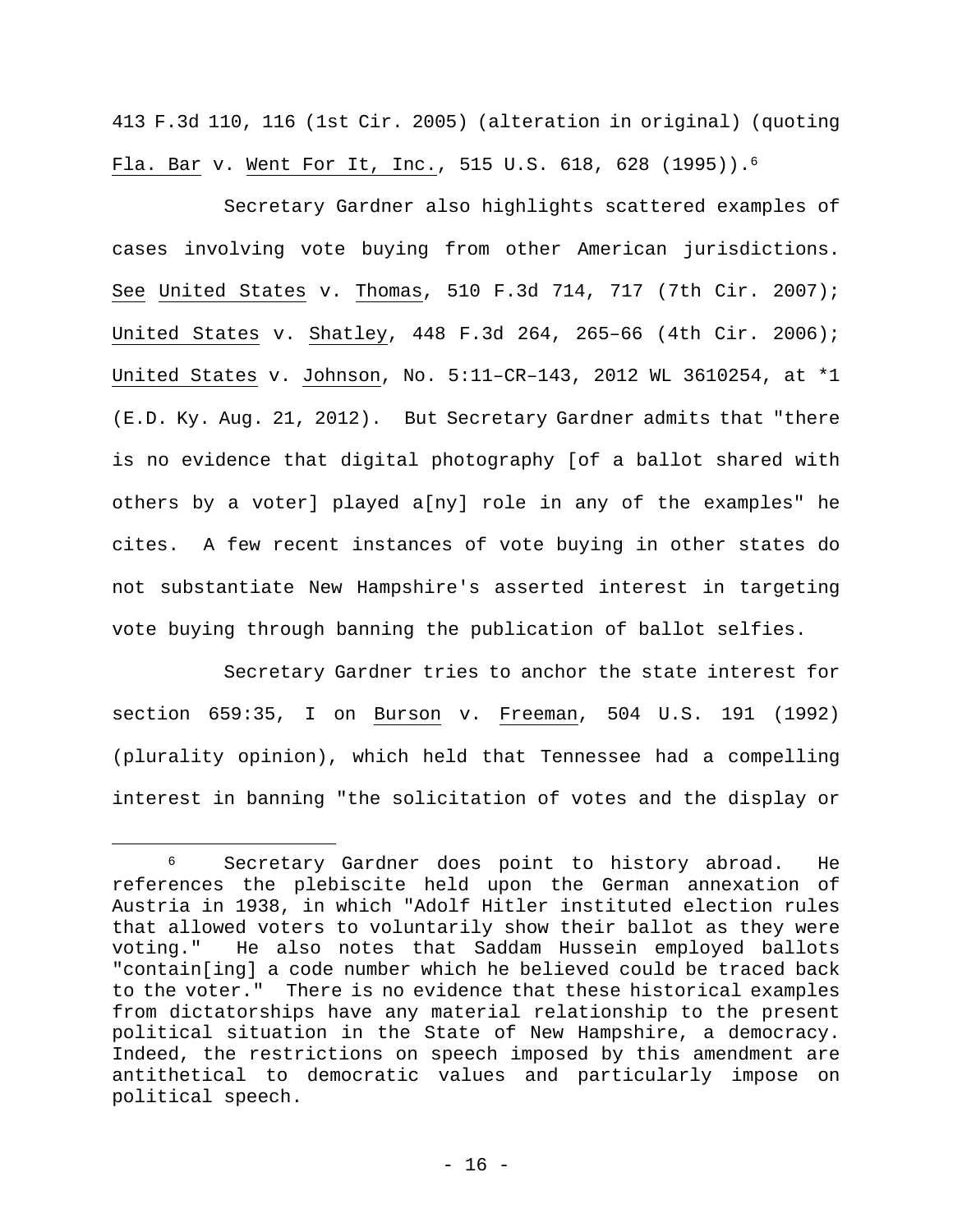distribution of campaign materials within 100 feet of the entrance to a polling place." Id. at 193. Burson is obviously distinguishable. The discussion in Burson of the long history of regulating polling places and the location of elections makes clear that the interest at stake in Burson centered on the protection of physical election spaces from interference and coercion. See id. at 200–10. The plurality acknowledged in Burson that two competing interests had to be balanced: the right to speak on political issues and the right to be free from coercion or fraud at the polling place. Id. at 211.

The intrusion on the voters' First Amendment rights is much greater here than that involved in Burson. Section 659:35, I does not secure the immediate physical site of elections, but instead controls the use of imagery of marked ballots, regardless of where, when, and how that imagery is publicized.

But even accepting the possibility that ballot selfies will make vote buying and voter coercion easier by providing proof of how the voter actually voted, the statute still fails for lack of narrow tailoring. "[B]y demanding a close fit between ends and means, the tailoring requirement [under intermediate scrutiny] prevents the government from too readily 'sacrific[ing] speech for efficiency.'" McCullen, 134 S. Ct. at 2534 (third alteration in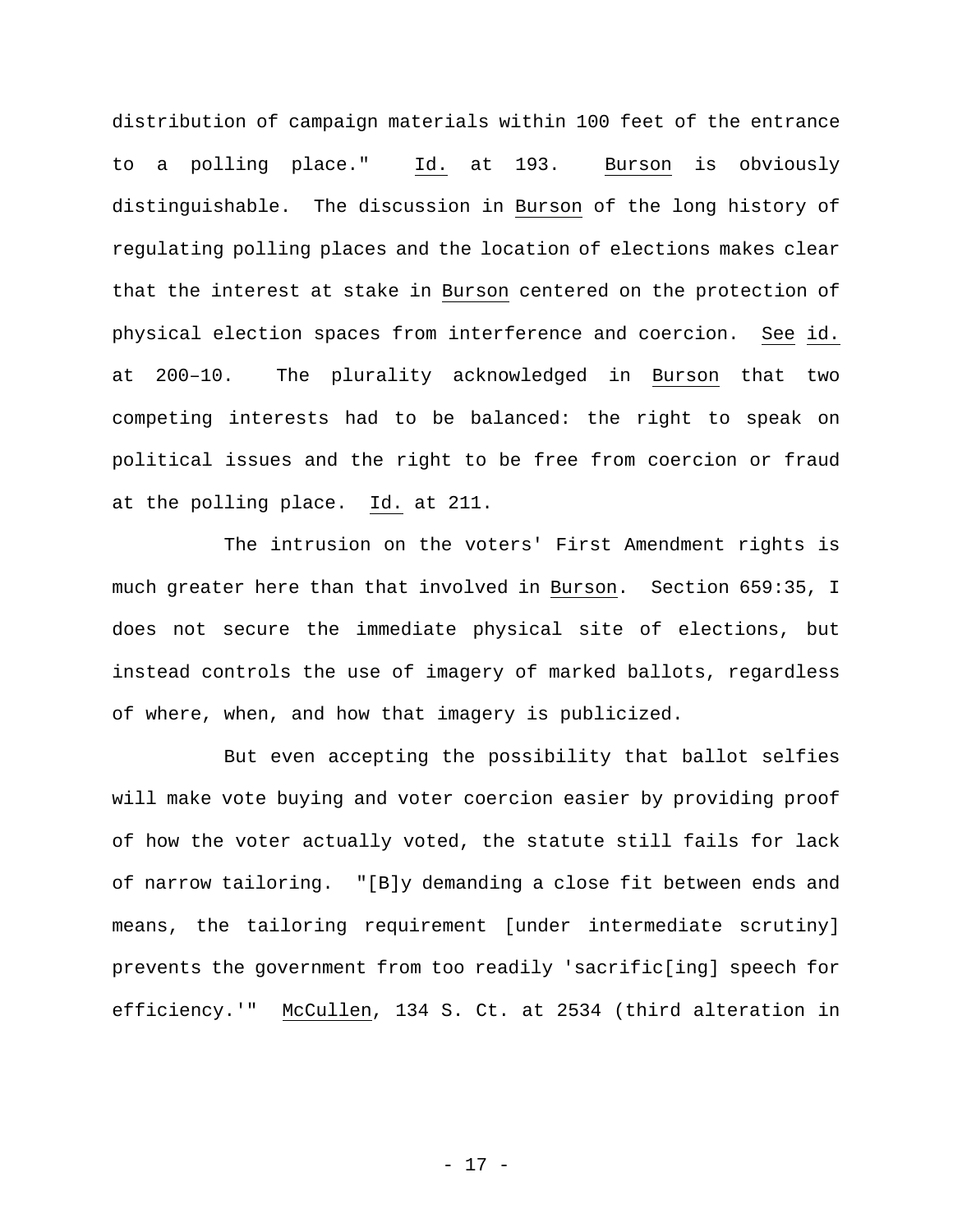original) (quoting Riley v. Nat'l Fed'n of Blind of N.C., Inc., 487 U.S. 781, 795 (1988)).7

New Hampshire has "too readily forgone options that could serve its interests just as well, without substantially burdening" legitimate political speech. Id. at 2537. At least two different reasons show that New Hampshire has not attempted to tailor its solution to the potential problem it perceives. First, the prohibition on ballot selfies reaches and curtails the speech rights of all voters, not just those motivated to cast a particular vote for illegal reasons. New Hampshire does so in the name of trying to prevent a much smaller hypothetical pool of voters who, New Hampshire fears, may try to sell their votes. New Hampshire admits that no such vote-selling market has in fact emerged. And to the extent that the State hypothesizes this will make intimidation of some voters more likely, that is no reason to infringe on the rights of all voters.

Second, the State has not demonstrated that other state and federal laws prohibiting vote corruption are not already adequate to the justifications it has identified. See 18 U.S.C. § 597 (prohibiting buying or selling votes); 52 U.S.C. § 10307(b)

<sup>&</sup>lt;sup>7</sup> Amicus curiae Snapchat notes, by analogy, that other circuits have similarly held bans on petit juror interviews to fail at narrow tailoring. See In re Express-News Corp., 695 F.2d 807, 808 (5th Cir. 1982); United States v. Sherman, 581 F.2d 1358, 1360–61 (9th Cir. 1978). We need not examine the analogy.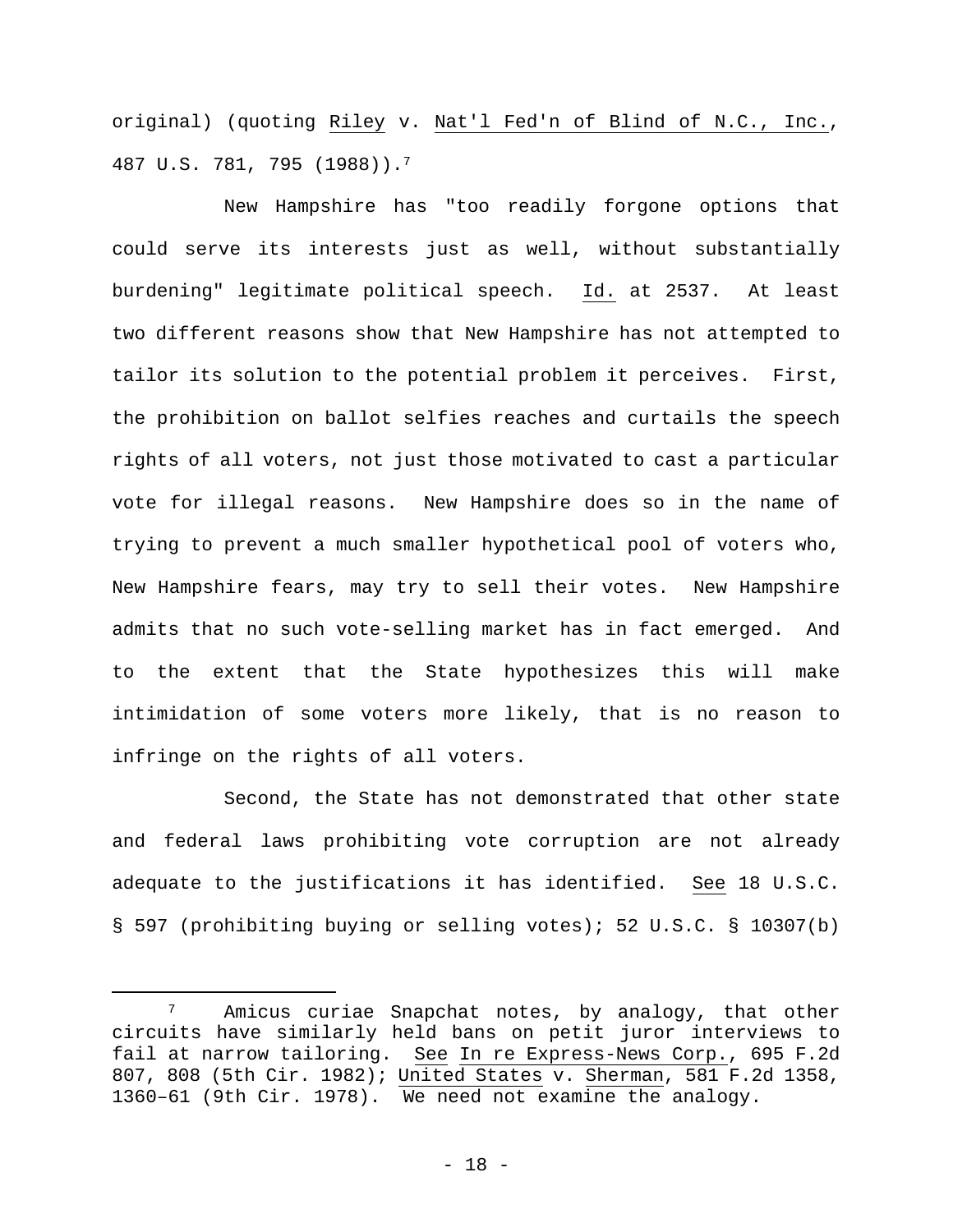(prohibiting voter coercion or intimidation); id. § 10307(c) (prohibiting "pay[ing] or offer[ing] to pay or accept[ing] payment either for registration to vote or for voting" in some federal elections); N.H. Rev. Stat. Ann. § 659:40, I (prohibiting voterelated bribery); id. § 659:40, II (prohibiting voter coercion or intimidation); id. § 659:37 (prohibiting interfering with voters). New Hampshire suggests that it has no criminal statute preventing a voter from selling votes. That can be easily remedied without the far reach of this statute. The State may outlaw coercion or the buying or selling of votes without the need for this prohibition.8

As the district court observed, there are less restrictive alternatives available:

[T]he state has an obviously less restrictive way to address any concern that images of completed ballots will be used to facilitate vote buying and voter coercion: it can simply make it unlawful to use an image of a completed ballot in connection with vote buying and voter coercion schemes.

Rideout, 123 F. Supp. 3d at 235; see also McCullen, 134 S. Ct. at 2539 ("[T]he Commonwealth has available to it a variety of approaches that appear capable of serving its interests, without excluding individuals from areas historically open for speech and debate."). Indeed, as to narrow tailoring, the plaintiffs point

 <sup>8</sup> Of course, another solution to New Hampshire's dilemma of not having a statute that criminalizes vote selling would be to enact such a statute.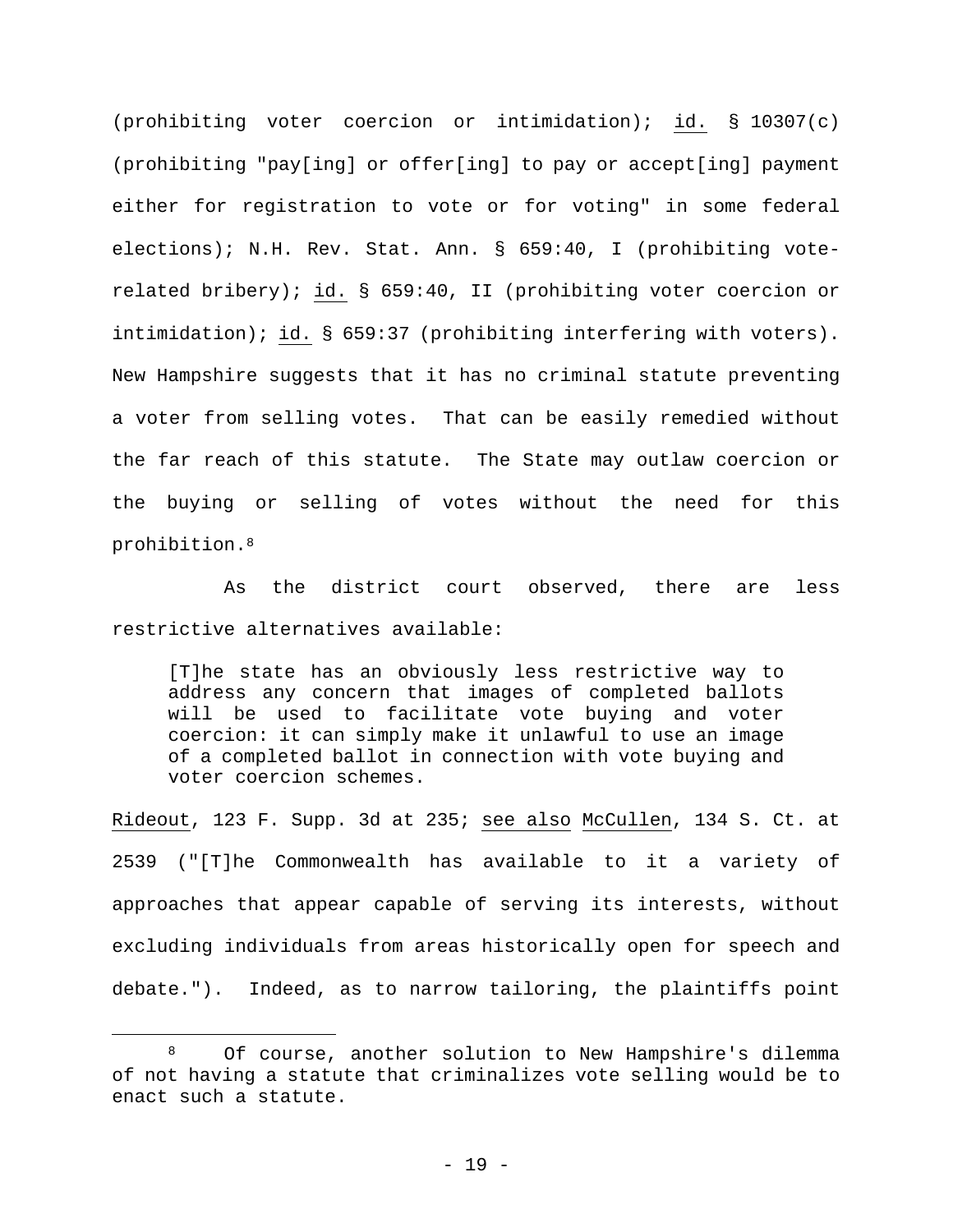to the language of the very limitation proposed by the minority of the House Criminal Justice Committee, but rejected by the majority of that Committee. The ballot-selfie prohibition is like "burn[ing down] the house to roast the pig." Butler v. Michigan, 352 U.S. 380, 383 (1957).

There are strong First Amendment interests held by the voters in the speech that this amendment prohibits. As the Supreme Court has said, "[t]he use of illustrations or pictures . . . serves important communicative functions: it attracts the attention of the audience to the [speaker's] message, and it may also serve to impart information directly." Zauderer v. Office of Disciplinary Counsel, 471 U.S. 626, 647 (1985).

The restriction affects voters who are engaged in core political speech, an area highly protected by the First Amendment. As amici point out, there is an increased use of social media and ballot selfies in particular in service of political speech by voters.9 A ban on ballot selfies would suppress a large swath of

 <sup>9</sup> Amicus Snapchat stresses that "younger voters participate in the political process and make their voices heard" through the use of ballot selfies. According to the Pew Research Center, in the 2012 election, "22% of registered voters have let others know how they voted on a social networking site such as Facebook or Twitter," "30% of registered voters [were] encouraged to vote for [a particular candidate] by family and friends via posts on social media such as Facebook and Twitter," and "20% of registered voters have encouraged others to vote by posting on a social networking site." Lee Raine, Pew Research Center, Social Media and Voting (Nov. 6, 2012), http://www.pewinternet.org/ 2012/11/06/social-media-and-voting/.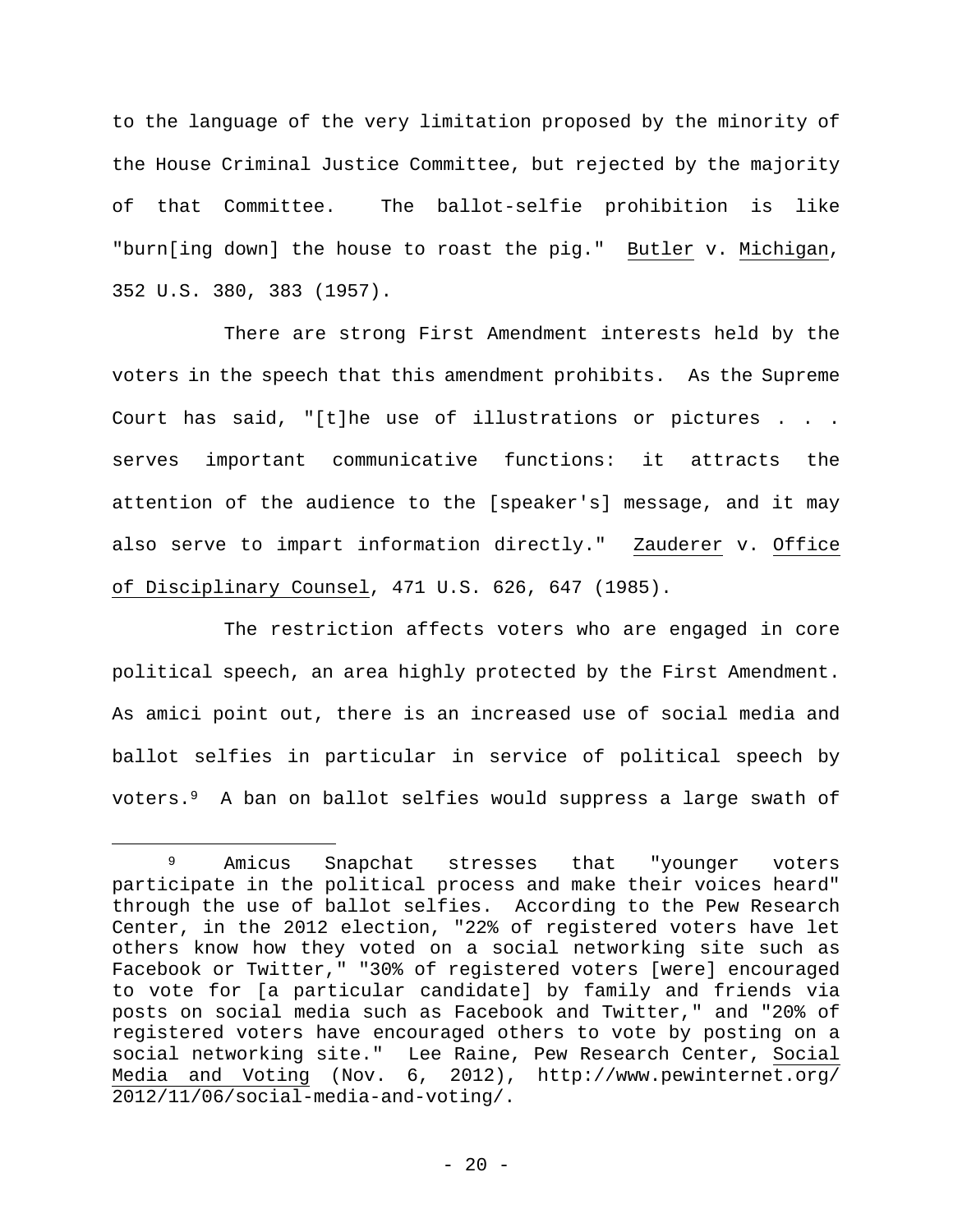political speech, which "occupies the core of the protection afforded by the First Amendment," McIntyre, 514 U.S. at 346; see also Glik v. Cunniffe, 655 F.3d 78, 82 (1st Cir. 2011) (holding that there is a First Amendment interest in videotaping government officials performing their duties in public places). Ballot selfies have taken on a special communicative value: they both express support for a candidate and communicate that the voter has in fact given his or her vote to that candidate.

Section 659:35, I reaches and prohibits innocent political speech by voters unconnected to the State's interest in avoiding vote buying or voter intimidation. The plaintiffs' examples show plainly that section 659:35, I "burden[s] substantially more speech than is necessary to further the government's legitimate interests." McCullen, 134 S. Ct. at 2535 (quoting Ward, 491 U.S. at 799); see also McIntyre, 514 U.S. at 351 (holding that, despite legitimate interest in reducing fraud, government could not impose "extremely broad prohibition" on anonymous leafleting about ballot measures). Indeed, several states have now expressly authorized ballot selfies, and those states have not reported an uptick in vote buying or voter intimidation.10

 <sup>10</sup> See A.B. 1494, 2015-16 Reg. Sess. (Cal. 2016) (enrolled Aug. 26, 2016) (amending statute to provide that "[a] voter may voluntarily disclose how he or she voted if that voluntary act does not violate any other law"); S.B. 1287, 52d Leg., 1st Reg.